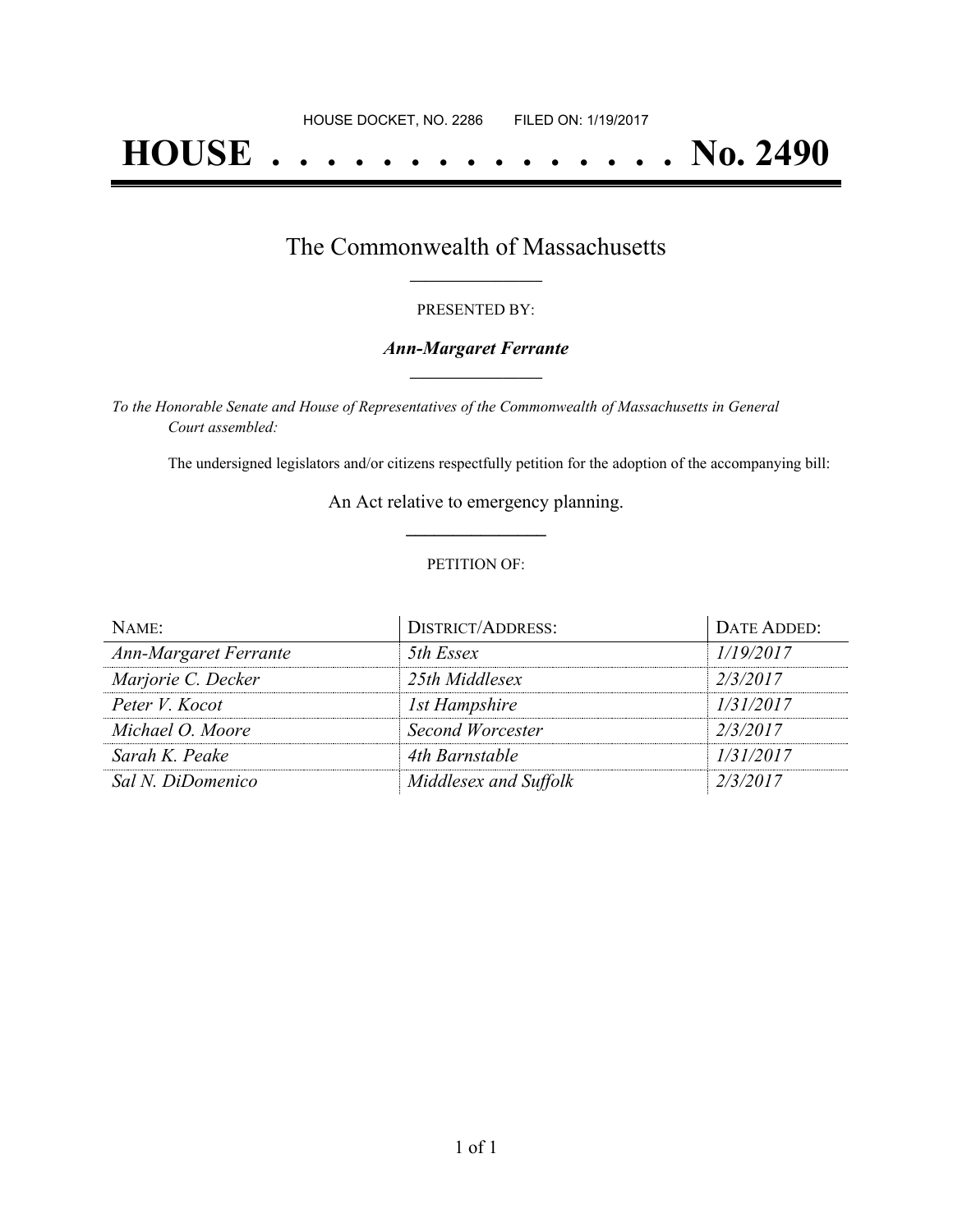## HOUSE DOCKET, NO. 2286 FILED ON: 1/19/2017 **HOUSE . . . . . . . . . . . . . . . No. 2490**

By Ms. Ferrante of Gloucester, a petition (accompanied by bill, House, No. 2490) of Ann-Margaret Ferrante and others for legislation to direct the Massachusetts Emergency Management Agency to assess and report on the preparedness plans for a radiological accident at the Pilgrim Nuclear Power Station and the Seabrook Nuclear Power Plant. Public Safety and Homeland Security.

## [SIMILAR MATTER FILED IN PREVIOUS SESSION SEE HOUSE, NO. *2167* OF 2015-2016.]

## The Commonwealth of Massachusetts

**In the One Hundred and Ninetieth General Court (2017-2018) \_\_\_\_\_\_\_\_\_\_\_\_\_\_\_**

**\_\_\_\_\_\_\_\_\_\_\_\_\_\_\_**

An Act relative to emergency planning.

Be it enacted by the Senate and House of Representatives in General Court assembled, and by the authority *of the same, as follows:*

1 SECTION 1. In order to assess the present preparedness in Barnstable and Essex

2 Counties and to determine the need for, and appropriateness of, any additional specific steps for

3 a radiological accident at Pilgrim Nuclear Power Station and Seabrook Nuclear Power Plant,

4 Massachusetts Emergency Management Agency shall report to the Governor and the Legislature

5 by January first, two thousand fourteen, its findings, recommendations and proposed legislation

6 and assessments where appropriate concerning:

7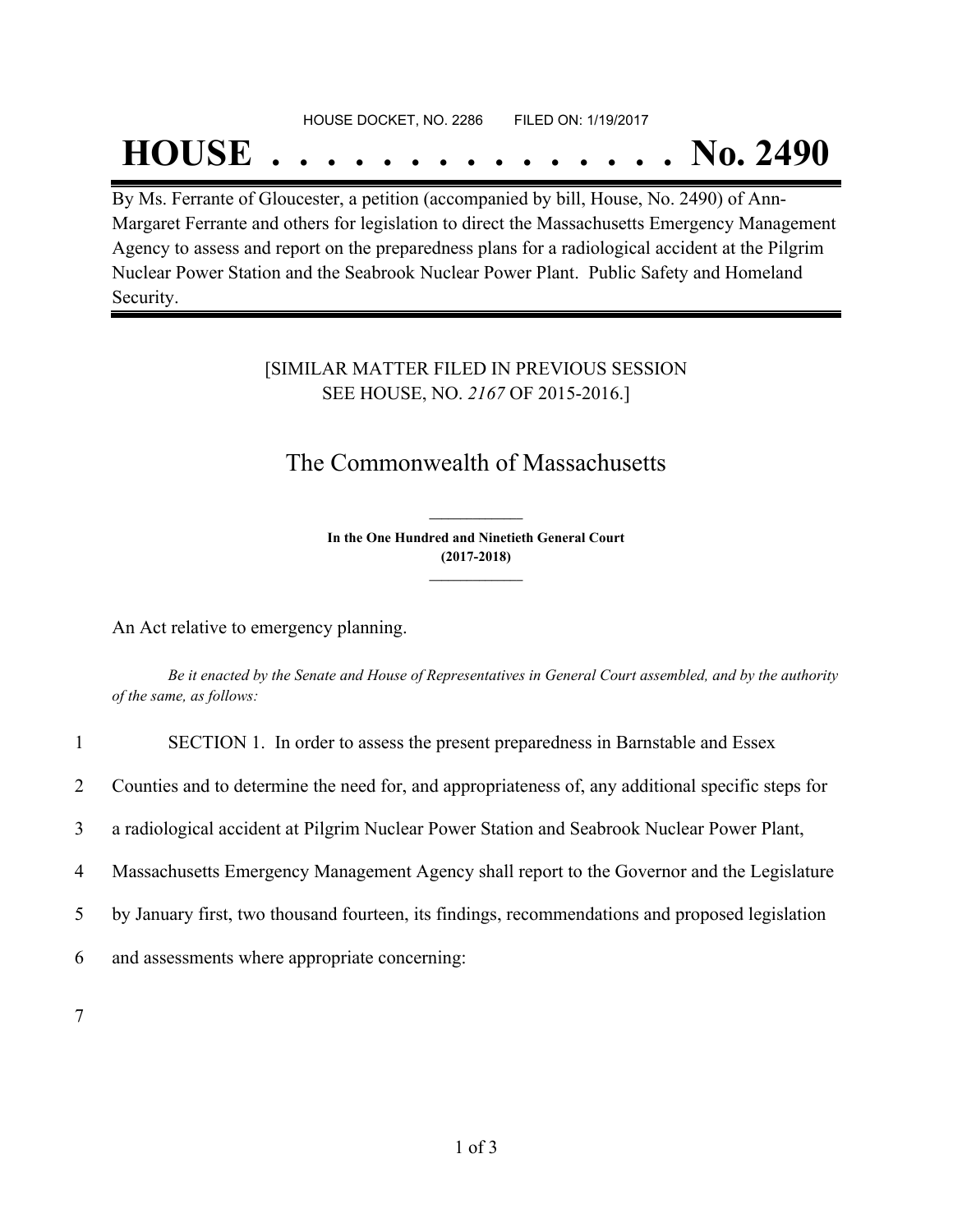| 8  |                                                                                          | 1. The need for and appropriateness of additional specific state and local activities or    |  |
|----|------------------------------------------------------------------------------------------|---------------------------------------------------------------------------------------------|--|
| 9  |                                                                                          | programs beyond those required by the accepted radiological emergency preparedness plans or |  |
| 10 |                                                                                          | provided for under existing law, including but not limited to:                              |  |
| 11 | a)                                                                                       | Plume transport and dose assessment models;                                                 |  |
| 12 | $\mathbf{b}$                                                                             | Radiological and meteorological monitoring equipment;                                       |  |
| 13 | $\mathbf{c})$                                                                            | Emergency Notification, Methods and Procedures;                                             |  |
| 14 | d)                                                                                       | <b>Emergency Communications;</b>                                                            |  |
| 15 | e)                                                                                       | Public Information and Education;                                                           |  |
| 16 | f)                                                                                       | <b>Emergency Facilities and Equipment;</b>                                                  |  |
| 17 | g)                                                                                       | <b>Accident Assessment;</b>                                                                 |  |
| 18 | h)                                                                                       | Protective Response, Sheltering: Assessment of Shelters in Barnstable County                |  |
| 19 | suitable in a radiological emergency;                                                    |                                                                                             |  |
| 20 | $\ddot{i}$                                                                               | Protective Response, Evacuation: Evacuation Routes, Evacuation Time Estimates,              |  |
| 21 | Traffic Control, Impediment Removal, Security Patrols, Reception Centers, monitoring and |                                                                                             |  |
| 22 | decontamination capability, Mass Care Shelters, Ingestion Exposure pathway Protective    |                                                                                             |  |
| 23 | Measures;                                                                                |                                                                                             |  |
| 24 | j)                                                                                       | Transportation for transportation dependent;                                                |  |
| 25 | $\bf k)$                                                                                 | Medical and Public Health Support;                                                          |  |
| 26 | $\left( \right)$                                                                         | Relocation, Re-Entry, and Return Planning and Post Accident Operations;                     |  |

of 3